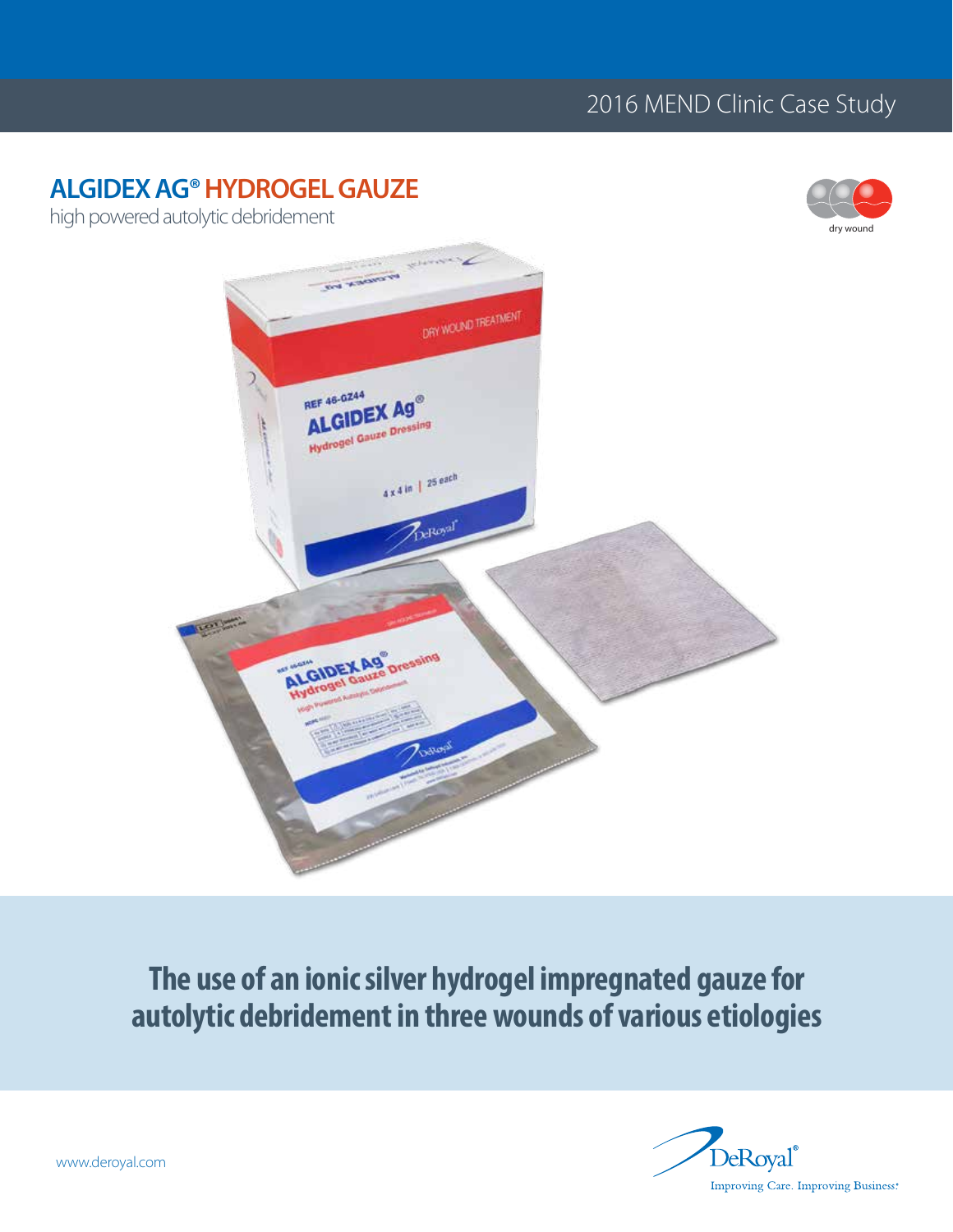

# **ALGIDEX AG®HYDROGEL GAUZE**

high powered autolytic debridement



# **study objective**

Describe experience with an ionic silver hydrogel impregnated gauze dressing to clean and debride wounds in 3 patients.

This research was industry sponsored. The intellectual property contained herein is property of its respective owners and has been republished with permission. Republishing these research findings does not constitute endorsement of any product or treatment plan by the authors, investigators, or their institutions.

Melissa Young, MSPT, CWS; Melissa Murphy, MSN AGNP-BC, and Andi Heinemann PT, DPT, CLT-LANA MEND Clinic, Blount Memorial Hospital

# **introduction**

# **Debridement is necessary for proper wound healing1,2**

- Removes necrotic tissue
- Reduces bioburden
- Stimulates granulation tissue formation and healing

# **Autolytic debridement is the body's natural process to remove necrotic tissue utilizing proteolytic enzymes3**

- Driven by proteolytic enzymes produced by the body
- Highly specific, but slow process
- Wounds often need catalyst through interventional debridement
	- $\triangleright$  Sharp debridement is fast and effective but painful and risks damaging healthy granulation tissue 2,3
	- $\triangleright$  Moisture Donating Dressings helps to soften necrotic tissue facilitating autolytic debridement but may not address bioburden<sup>3</sup>
	- $\triangleright$  Enzymatic debridement applies additional proteolytic enzymes to the wound but is expensive and can only be applied to necrotic tissue<sup>3</sup>
	- $\triangleright$  Maggot debridement utilizes maggots to remove sloughy and necrotic material. Effective but patient acceptance is limited due to aesthetic and psychological reasons<sup>3</sup>

# **Advantages to using the ionic silver hydrogel impregnated gauze\* dressing**

- Moisture donating, facilitates autolytic debridement
- Absorbs excess wound exudate
- Ionic silver in dressing reduces bioburden and wound odor<sup>4</sup>

# **methods**

- **• Retrospective case study approved by Blount Memorial Hospital Institutional Review Committee**
- **• Identified 3 patients with 90 100% slough or necrotic tissue where study dressing was clinician's choice**

**• Dressing Protocol**

- 1. Wounds cleaned with sterile saline, sharps debrided as needed
- 2. Study dressing was cut to fit the wound bed as primary dressing with caution to avoid peri-wound tissue
- 3. Secondary dressing used to cover study dressing
- 4. Dressing changes occurred at least twice weekly for 7 14 days
- **• At each visit, wounds were photographed, measured, and characterized for presence of necrotic tissue and slough**
- **• Wounds were transitioned to standard wound care procedures after two weeks4**

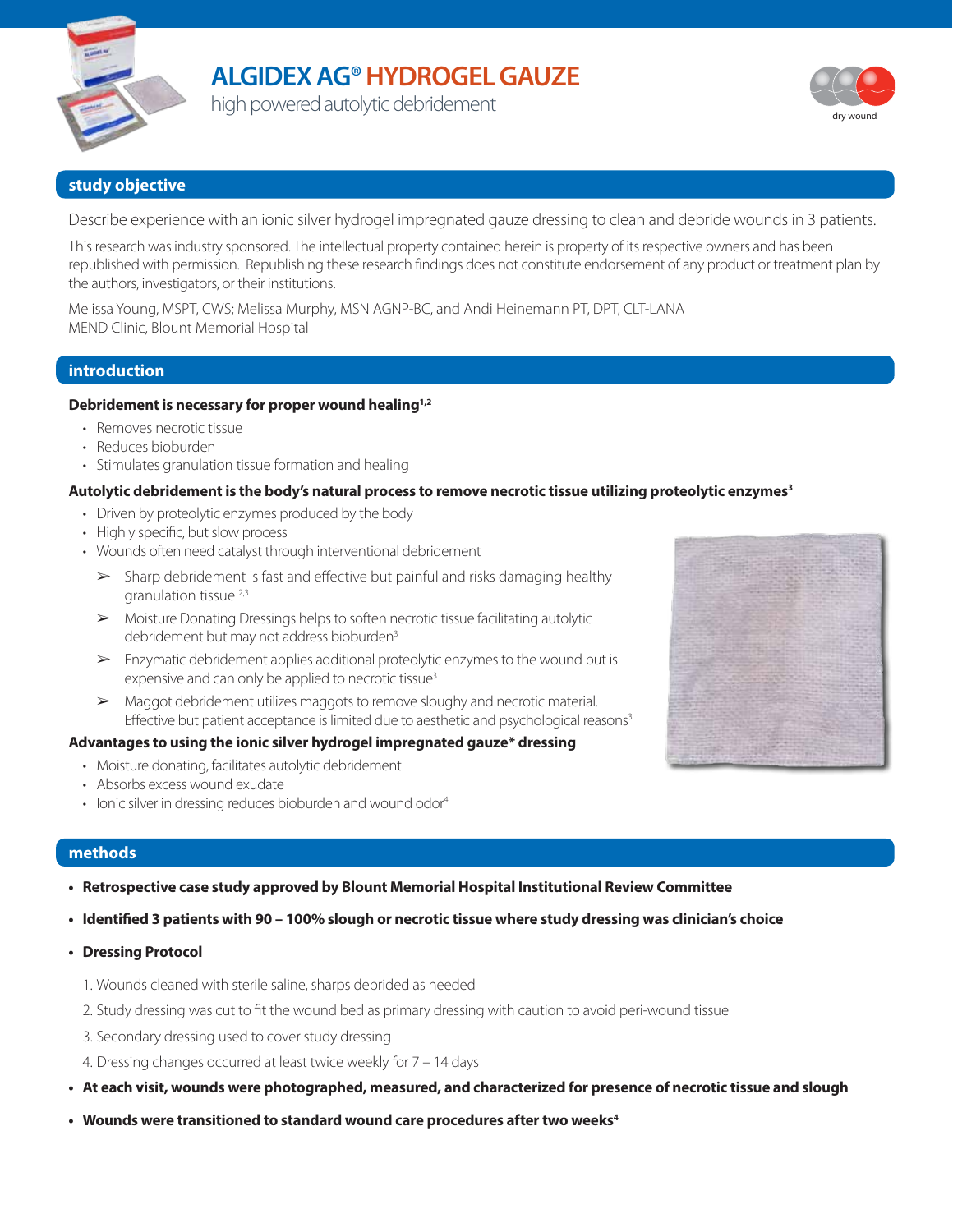# Representative Cases

# **case 1: traumatic hand wound**

**Day 0** Pre Sharp Debridement

**Day 0** Post Sharp Debridement



**• Three week traumatic wound caused by hydroveyor with no involvement of tendon or bone.**

- $\triangleright$  Male 3rd decade of life; BMI 25.5
- $\triangleright$  Prior smoker and no comorbidities

 $\triangleright$  Prior treatment: Cleaning with soap and water and left open to air

**• Study dressing applied 2 times; foam and rolled gauze as secondary dressings.**

# **Wound Measurements:**

**Day 0\*\* Day 4 Day 4 Day 7 W\* L\* D\* Area+ S/N W\* L\* D\* Area+ S/N W\* L\* D\* Area+ S/N 2.3 8.2 0.3 18.86 50% 2.5 6.5 0.3 16.25 N/A 1.7 5.7 0.3 8.55 10%** \* - cm; + - cm2; S/N – Slough/Necrotic Tissue; \*\* - Wound Slough on day 0 before debridement was 100% necrotic tissue

**Day 7** 2 Applications



**• Wound experienced 40% reduction in size and 90% granulation coverage in 7 days.**

# **case 2: three post-op spinal wounds**



- **• Four week post-op wound following spinal surgery with infection present and wound dehiscence.** 
	- $\geq$  Female 6th decade of life; BMI 36
	- $\blacktriangleright$  Hypertension, Diabetes, and Hyperlipidemis
	- $\triangleright$  Prior treatment: Wounds cleaned with hydrogen peroxide and left open to air
- **• Study dressing applied 3 times; adhesive foam as secondary dressing; systemic antibiotics to treat infection; sutures removed day 5 causing increase in wound size.**

# **Wound Measurements:**

| Wound | Day 0 |     |     |                   |      | Day $5***$ |     |     |                   |     | <b>Dav 13</b> |       |     |                   |     |
|-------|-------|-----|-----|-------------------|------|------------|-----|-----|-------------------|-----|---------------|-------|-----|-------------------|-----|
|       | W*    | L*  | D*  | Area <sup>*</sup> | S/N  | $W^*$      | L*  | D*  | Area <sup>+</sup> | S/N | W*            | $L^*$ | D*  | Area <sup>+</sup> | S/N |
| A     | 1.5   | 1.2 | 0.1 | 1.8               | 100% | 1.5        | 1.6 | 0.5 | 2.4               | 60% | 2.2           | 1.6   | 0.3 | 3.52              | 30% |
| в     | 3.2   | 2.5 | 1.5 | 8                 | 100% | 4          | 3   | 1.5 | 12                | 10% | 4.2           | 2.5   | 0.8 | 10.5              | 25% |
|       | 3.5   | 1.5 | 0.4 | 5.25              | 100% | 3.5        | 1.5 | 0.5 | 5.25              | 60% | 3.7           | 3.2   | 0.2 | 11.8              | 45% |
|       |       |     |     |                   |      |            |     |     |                   |     |               |       |     |                   |     |

**• All three wounds increased granulation tissue coverage and decreased in wound depth between**  - Wound dimension increase due to dehiscence from suture to dehiscence from suture removal to definition of the

**day 5 and day 13.**

# **case 3: calciphylaxis leg ulcer**



**Wound A Wound B Wound C**

- **• Eight week calciphylaxis leg ulcer diagnosed by biopsy.**
	- $\blacktriangleright$  Female 5th decade of life; BMI 49.1
	- $\triangleright$  Comorbidities: Stage III chronic kidney disease, livedo reticularis with ulceration, hypertension, diabetes mellitus, neuropathy, anemia, myasthenia gravis
	- $\triangleright$  Prior treatment: Vaseline, triple antibiotic ointment, gauze
- **• Study dressing applied three times; hydrogel and foam adhesive used as secondary dressings.**

#### **Day 2**



**Day 0 Day 2 Day 8 W\* L\* D\* Area+ S/N W\* L\* D\* Area+ S/N W\* L\* D\* Area+ S/N 4.9 6.7 0.3 32.83 90% 4.4 6.5 0.3 28.6 85% 4.0 6.5 0.3 26 80%** \* - cm; + - cm2; S/N – Slough/Necrotic Tissue

**Wound Measurements:**

**• Difficult to treat calciphylaxis wound experienced 21% reduction in size and 10% increase in granulation coverage in 8 days.**

### **Excellent Autolytic Debridement Observed with Study Dressing\***

- Wound slough\necrotic tissue coverage decreased on average by 60%.
- Slough\necrotic tissue replaced by healthy granulation tissue.
- Observed debridement with study dressing helped convert wounds to healing wounds.